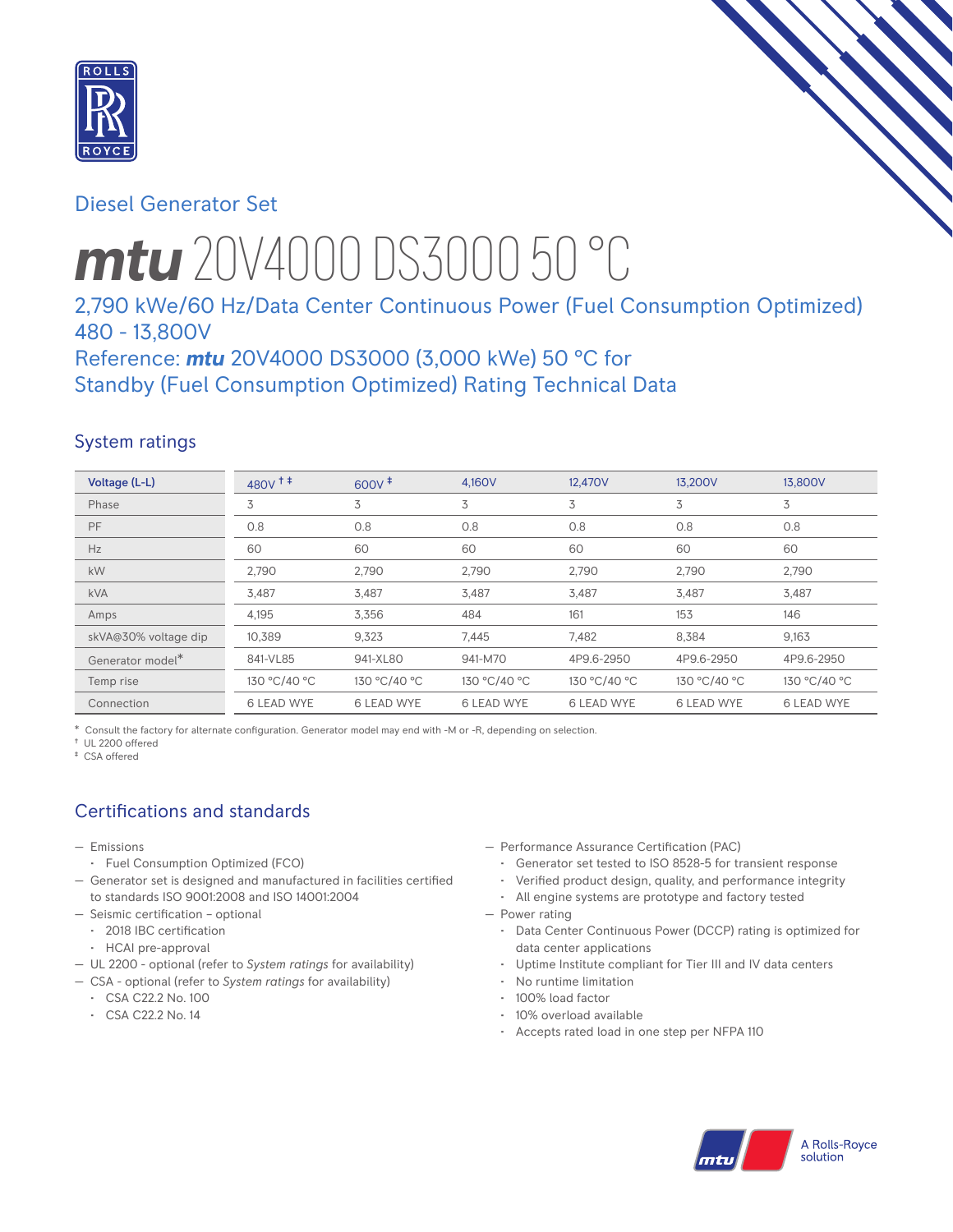## Standard features \*

- Single source supplier
- Global product support
- Two (2) Year/3,000 Hour Basic Limited Warranty
- 20V4000 diesel engine
	- 95.4 liter displacement
	- Common rail fuel injection
- 4-cycle
- Complete range of accessories
- Cooling system
	- Integral set-mounted
	- Engine-driven fan

# Standard equipment \*

#### Engine

- Air cleaners
- Oil pump
- Oil drain extension and shut-off valve
- Centrifugal oil filtration
- Closed crankcase ventilation
- Jacket water pump
- Inter cooler water pump
- Thermostats
- Blower fan and fan drive
- Radiator unit mounted
- Electric starting motor 24V
- Governor electronic Isochronous
- Base structural steel
- SAE flywheel and bell housing
- Charging alternator 24V
- Battery box and cables
- Bulkhead fuel connectors
- Flexible exhaust connection
- Fuel consumption optimized

## **Generator**

- NEMA MG1, IEEE, and ANSI standards compliance for temperature rise and motor starting
- Sustained short circuit current of up to 300% of the rated current for up to 10 seconds
- Self-ventilated and drip-proof
- Superior voltage waveform
- Digital, solid state, volts-per-hertz regulator
- Brushless alternator with brushless pilot exciter
- 4 pole, rotating field
- 2-bearing, sealed
- Flexible coupling
- Full amortisseur windings
- 125% rotor balancing
- 3-phase voltage sensing
- $\pm$  0.25% voltage regulation no load to full load
- 100% of rated load one step
- 5% maximum total harmonic distortion
- Generator
	- Brushless, rotating field generator
	- 2/3 pitch windings
	- Permanent Magnet Generator (PMG) supply to regulator
	- 300% short circuit capability
- Digital control panel(s)
	- UL recognized, CSA certified, NFPA 110
	- Complete system metering
	- LCD display

## Digital control panel(s)

- Digital metering
- Engine parameters
- Generator protection functions
- Engine protection
- CANBus ECU communications
- Windows®-based software
- Multilingual capability
- Communications to remote annunciator
- Programmable input and output contacts
- UL recognized, CSA certified, CE approved
- Event recording
- IP 54 front panel rating with integrated gasket
- NFPA 110 compatible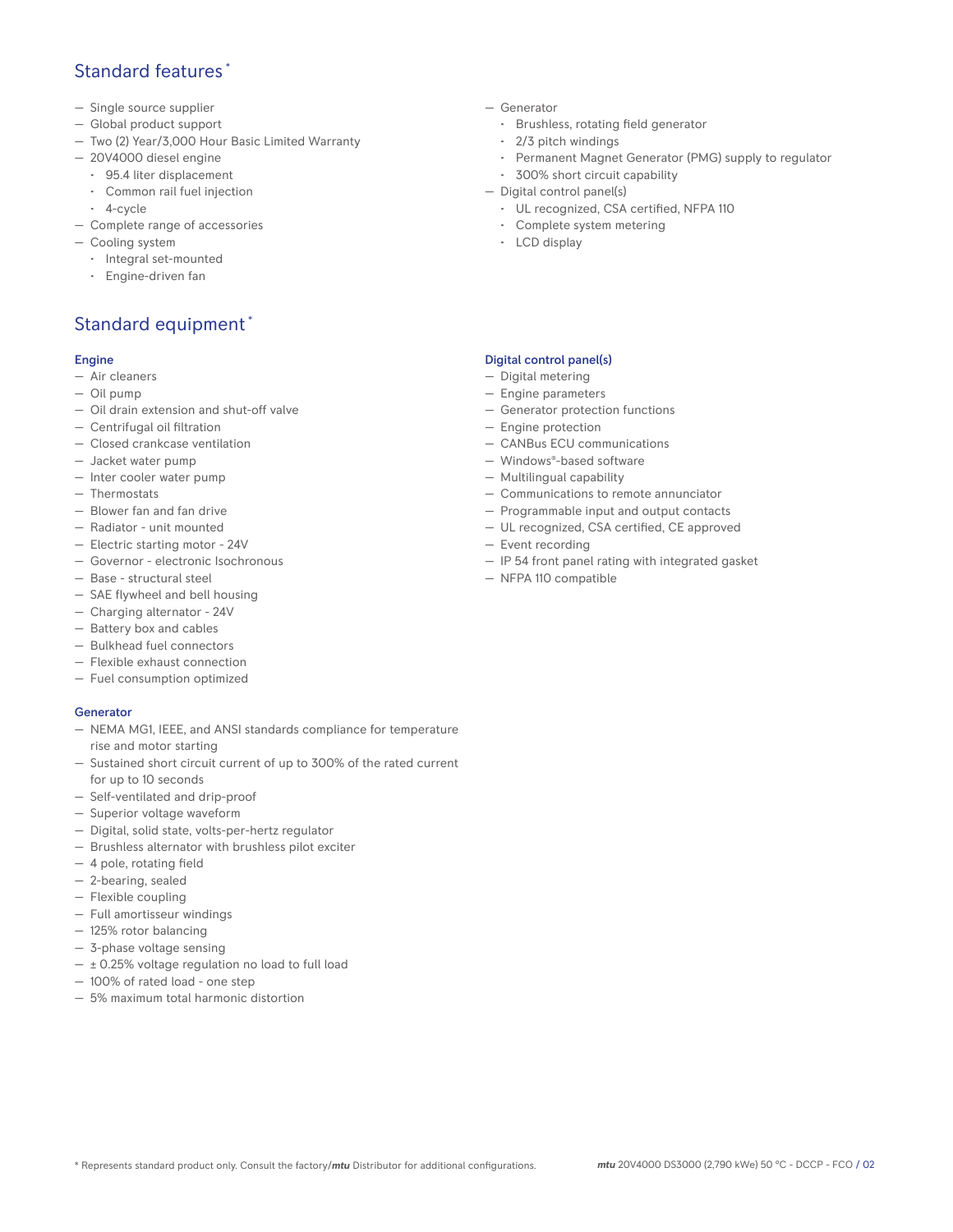# Application data

### Engine

| Manufacturer                         | mtu                           |
|--------------------------------------|-------------------------------|
| Model                                | 20V4000G44S                   |
| Type                                 | 4-cycle                       |
| Arrangement                          | $20-V$                        |
| Displacement: $L$ (in <sup>3</sup> ) | 95.4 (5,822)                  |
| Bore: cm (in)                        | 17 (6.69)                     |
| Stroke: cm (in)                      | 21(8.27)                      |
| Compression ratio                    | 16.4:1                        |
| Rated rpm                            | 1.800                         |
| Engine governor                      | electronic isochronous (ADEC) |
| Maximum power: kWm (bhp)             | 3,010 (4,036)                 |
| Steady state frequency band          | ± 0.25%                       |
| Air cleaner                          | dry                           |
|                                      |                               |

## Liquid capacity

| Total oil system: L (gal)             | 390 (103)  |
|---------------------------------------|------------|
| Engine jacket water capacity: L (gal) | 205 (54.2) |
| After cooler water capacity: L (gal)  | 50 (13.2)  |
| System coolant capacity: L (gal)      | 1.049(277) |
|                                       |            |

#### Electrical

| Electric volts DC                                            | 24    |
|--------------------------------------------------------------|-------|
| Cold cranking amps under -17.8 $^{\circ}$ C (O $^{\circ}$ F) | 4.200 |
| Batteries: group size                                        | 8D    |
| Batteries: quantity                                          |       |

#### Fuel system

| Fuel supply connection size          | $-16$ JIC 37 $\degree$ female |
|--------------------------------------|-------------------------------|
|                                      | 1" NPT adapter provided       |
| Fuel return connection size          | $-16$ JIC 37 $\degree$ female |
|                                      | 1" NPT adapter provided       |
| Maximum fuel lift - cranking: m (ft) | $1(3.3)*$                     |
| Maximum fuel lift - running: m (ft)  | 3.1(10)                       |
| Recommended fuel                     | diesel #2                     |
| Total fuel flow: L/hr (gal/hr)       | 1.620 (428)                   |

\* Fuel lift pump for cranking increases lift to: m (ft) 3.1 (10)

#### Fuel consumption

| At 100% of power rating: L/hr (gal/hr)                                              | 707 (187)       |
|-------------------------------------------------------------------------------------|-----------------|
| At 75% of power rating: L/hr (gal/hr)                                               | 515 (136)       |
| At 50% of power rating: L/hr (gal/hr)                                               | 361 (95)        |
| Cooling - radiator system                                                           |                 |
| Ambient capacity of radiator: °C (°F)<br>Maximum restriction of cooling air: intake | 50 (122)        |
| and discharge side of radiator: kPa (in. H <sub>2</sub> 0)                          | 0.12(0.5)       |
| Water pump capacity: L/min (gpm)                                                    | 1,567(414)      |
| After cooler pump capacity: L/min (gpm)                                             | 567 (150)       |
| Heat rejection to coolant: kW (BTUM)                                                | 1,070 (60,850)  |
| Heat rejection to after cooler: kW (BTUM)                                           | 720 (40,946)    |
| Heat radiated to ambient: kW (BTUM)                                                 | 253 (14,372)    |
| Fan power: kW (hp)                                                                  | 115(154.2)      |
| Air requirements                                                                    |                 |
| Aspirating: *m <sup>3</sup> /min (SCFM)                                             | 246 (8,687)     |
| Air flow required for radiator                                                      |                 |
| cooled unit: *m <sup>3</sup> /min (SCFM)                                            | 3,453 (121,926) |
| Remote cooled applications; air flow required for                                   |                 |
| dissipation of radiated generator set heat for a                                    |                 |
| maximum of 25 °F rise: *m <sup>3</sup> /min (SCFM)                                  | 918 (32,405)    |
| * Air density = 1.184 kg/m3 (0.0739 lbm/ft3)                                        |                 |
| <b>Exhaust system</b>                                                               |                 |
| Gas temperature (stack): °C (°F)                                                    | 460 (860)       |
| Gas volume at stack temperature: m <sup>3</sup> /min (CFM)                          | 612 (21,613)    |

| Uas vuluntu al slaun lungualuru. III / IIIIII (UI IVI) | $U_1Z_2Z_3U_1U_1$ |
|--------------------------------------------------------|-------------------|
| Maximum allowable back pressure at                     |                   |
| outlet of engine, before piping: kPa (in. H.O)         | 8.5(34.1)         |